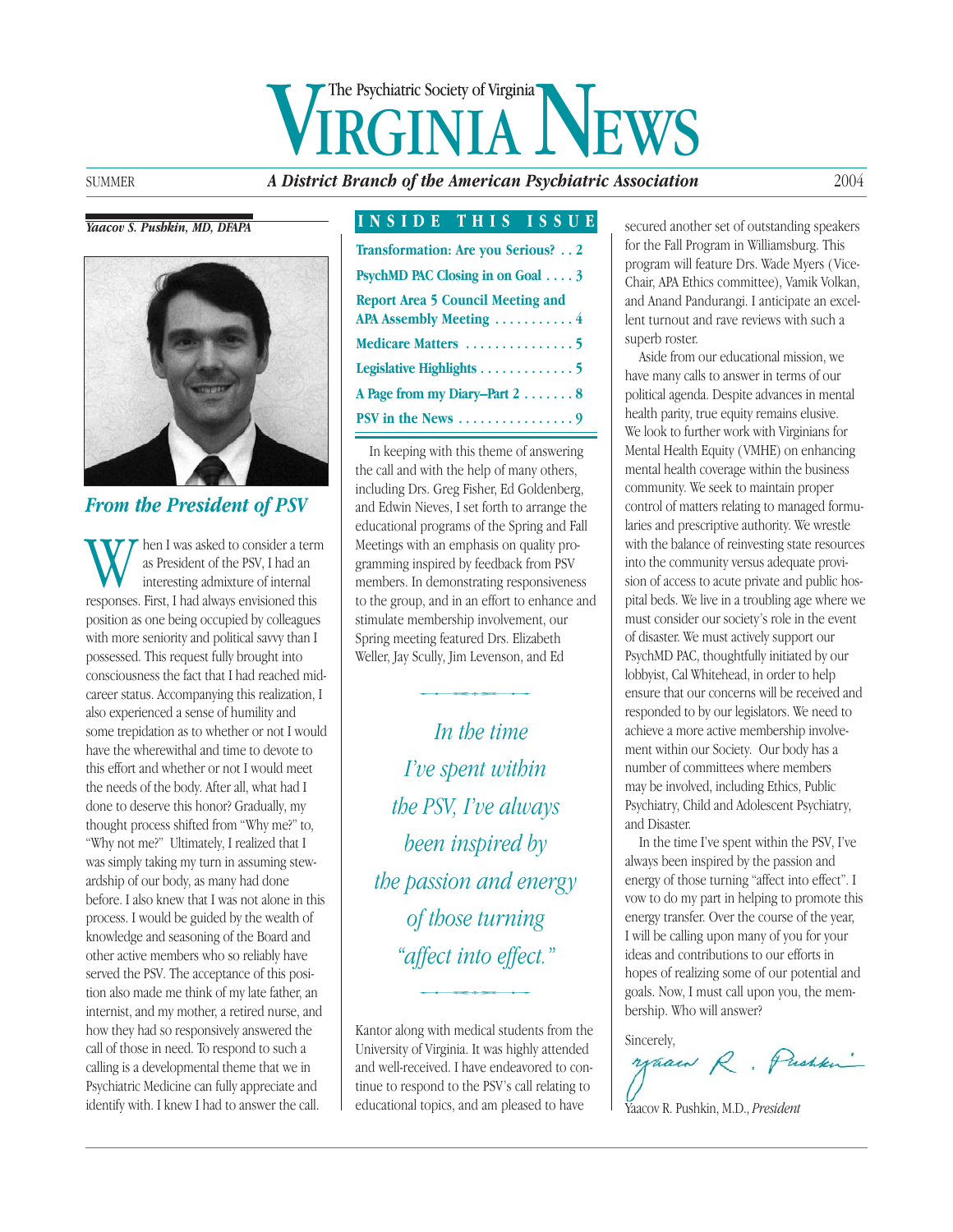#### *James S. Reinhard, MD, DFAPA* **Transformation: Are you Serious?**

e keep hearing the word "Transformation" regarding our current mental healthcare system. Especially since the release of the New Freedom Commission Report that reminded us that the only thing that could save a fragmented, dysfunctional system would be a total transforming of the way we do business.

Transformation is a dramatic word. It is a serious word. It is a word that has been particularly popular at the federal level after the President's New Freedom Commission issued their final report and proclaimed that the Mental Health service system was "in shambles" and was long past a point where some tweaking around the edges would do any good.

SAMHSA director Charles Currie has tapped CMHS director Kathryn Power to be the point person for the Feds to push the "transformation agenda" among Washington's fragmented, uncoordinated, and often duplicative bureaucracies and set an example for states to do the same.

But are we really serious about transformation? Do we really want to commit ourselves and start throwing that hefty word around? Transforming a huge system requires some heavy lifting and takes a lot of energy. You don't just do that on a Sunday afternoon.

#### **VIRGINIA NEWS**

*President* Yaacov Pushkin, MD, DFAPA

*Editor* James Reinhard, MD, DFAPA

> *Executive Director* Sandra Peterson

#### *Executive Office* PO Box 71656 Richmond, VA 23255-1656 (804) 754-1200 Fax (804) 754-2321

e-mail: spetersonpsv@comcast.net www.psva.org

*We welcome letters to the editor and editorial contributions.*

What would it take to transform the Commonwealth's mental health service system? What would a transformed system look like? The full answer to those questions would take more space than this editorial column would allow. But I firmly believe that a starting point, a major premise of transforming our syspoint, a major premise of transforming our system has to center around fully understanding<br>and embracing the concept of recovery. and embracing the concept of recovery.

*…we should get serious about what we can do, what we should do, what the people that we serve really need, what they really want, and what they can do themselves (or with family and peers)–and then accept nothing less.*  $\frac{1}{2}$ <br>accept nothing le

I'll put it this way: Only a "recovered" mental health system will be transformed. By that I mean that we need to approach and view our overwhelming mental health problems through the lens of the recovery model. We have too often only addressed mental illness and not mental health. We study neuronal destruction and dysregulation, but know little about resiliency. We pay little attention to prevention and early intervention of DSM's well-described syndromes.

Most businesses, organizations, and systems that are trying to get from "good enough" to "great" pay close attention to feedback from the people they serve. Who hasn't filled out a customer survey within the last few days, somewhere? Organizations



want to know what we think. The people that we are trying to serve are trying to tell us something, too. No, they are screaming something: "PAY ATTENTION TO WHAT RECOVERY MEANS IN MENTAL HEALTH." They want to be at the center of the decisions made about them, and want more responsibility for their wellness and their life. They want to know that there is hope for improvement–no matter what point they are at–on the spectrum of their disease. And, they want a life apart from their illness–so they can do other things besides being consumed by their illness. They don't want to be just consumers, especially forever; they don't want to be totally and permanently disabled.

When we spout off figures of how much the disease burden of our serious mental diseases costs society, I believe we mean well. They are serious, chronic medical illnesses. Schizophrenia and Affective Disorders alone take a huge toll on society. But most of the numbers we use have not, in the least bit, been influenced by the recovery movement and models of thinking about the illness.

We have to figure out a way to capture the disease burden and associated costs by incorporating what we are learning and being told from many of the individuals we serve about recovery and the course and impact of the illness as seen through the lens of the "recovery model."

Why are we complacent about an underfunded system? Why do law-makers and budget writers, year after year, ignore the needs that advocates project? Why are we willing to tolerate "waiting lists" in our system?

It is because the projected needs are so large that they either overwhelm people–or are often not taken seriously–or both. For example, I heard it stated in one of the annual APA

*Continued on Page 8*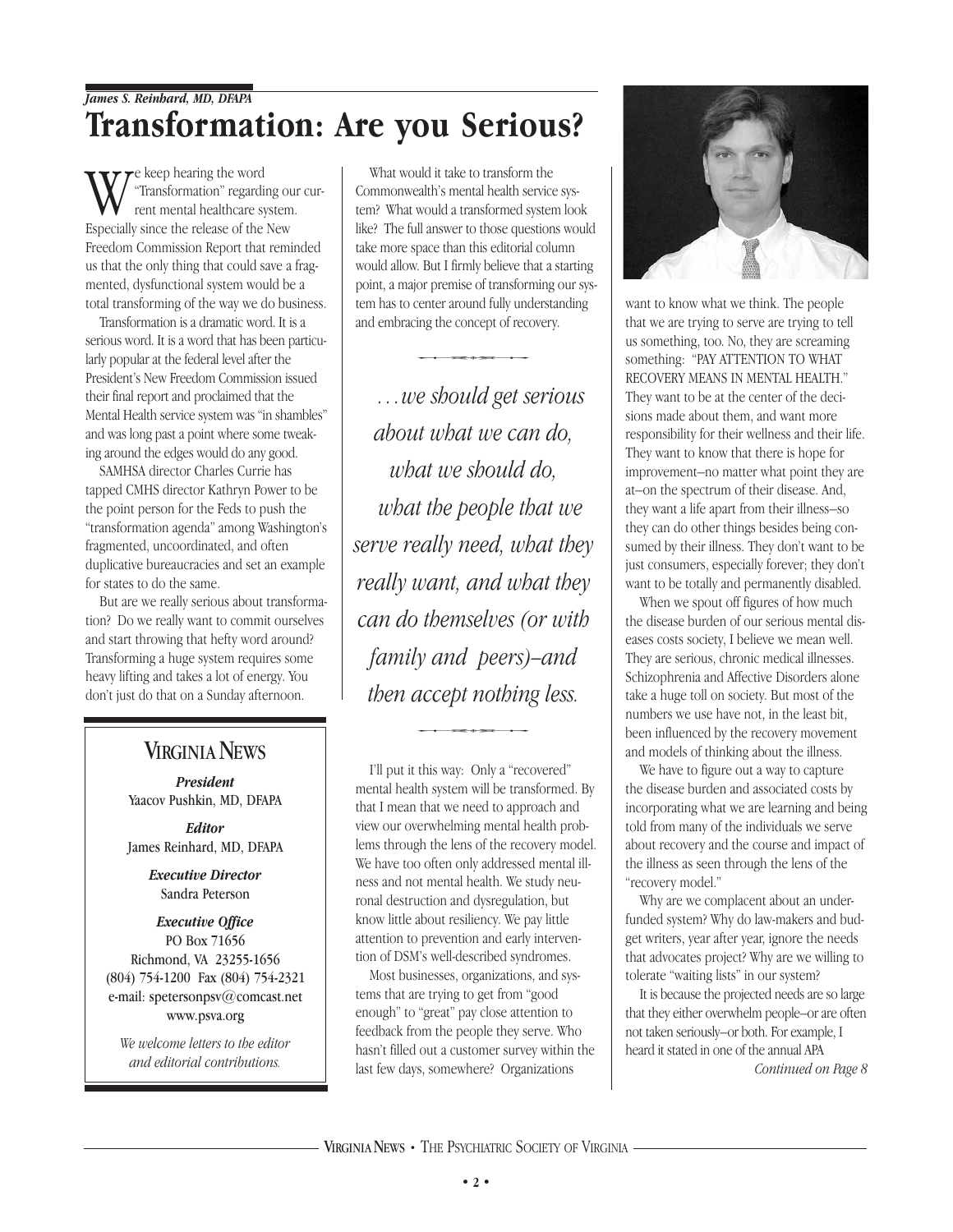## *PsychMD PAC Closing in on Year One Goal*

*As of this writing, PsychMD PAC is only \$400 short of our first year goal of \$7500.* 

Virginia psychiatrists use PsychMD PAC to increase awareness of issues impacting psychiatric medicine and patients. In a crowded political environment, it is increasingly important to support candidates who share our commitment to a better mental healthcare system.

Forty of your colleagues have generously contributed to the PsychMD PAC and actively participated in our advocacy efforts. Before August 1, please join the psychiatrists below and help PsychMD PAC meet its goal.

| <b>Founding</b>                                                                                          | <b>Advocates</b> | <b>Joel Silverman</b> | Kipling Jones  | <b>Bernard Williams</b> | <b>Elliott Spanier</b> |  |  |
|----------------------------------------------------------------------------------------------------------|------------------|-----------------------|----------------|-------------------------|------------------------|--|--|
| <b>Members</b>                                                                                           | $(\$100-249)$    | John Hendrickson      | Barry Gorman   | Larry Spoont            | Erwin Jacobs           |  |  |
| $(\$250 + before$                                                                                        |                  | Yaacov Pushkin        | Roger Peele    | Joseph Palombi          | Helju Droppa           |  |  |
| 1/1/04                                                                                                   | <b>Members</b>   | Jim Krag              | Tony Fernandez | Cheryl Jones            | John Shemo             |  |  |
|                                                                                                          | $(\$50-99)$      | Eric Steckler         | Michael Judd   | Donna Maxfield          | Mary Shemo             |  |  |
| <b>Leadership Circle</b>                                                                                 | Greg Fisher      | Alice Jesudian        | Owen Brodie    | Doug Chessen            | Leslie Rhea            |  |  |
| $(\$250 + since$                                                                                         | David Markowitz  | Larry Connell         | Ram Shenoy     | Rochelle Klinger        | Spencer Marcus         |  |  |
| 1/1/04                                                                                                   | Helen Foster     | Eileen Ryan           | Anita Everett  | Wes Carter              | Thomas Stage           |  |  |
|                                                                                                          | Richard Oliver   | Ed Kantor             | Alison Lynch   | Rebecca Lindsay         | Page Moss Fletcher     |  |  |
| Please mail contributions to: PsychMD-PAC<br>707 East Franklin Street, Suite C, Richmond, Virginia 23219 |                  |                       |                |                         |                        |  |  |

\*\*contributions are not tax deductible\*\*

## **PsychMD-PAC** *The Political Voice for Virginia's Psychiatrists*

PsychMD-PAC raises money from Virginia psychiatrists to fund the General Assembly

and statewide candidates with positions that promote a better environment for psychiatric care delivery.

Political contributions help offset the expenses of campaigns and allow psychiatrists to target our message to important decision-makers.

Without your support of PsychMD-PAC we cannot achieve our mission of educating candidates about our professional concerns.

|  |  |  | Please accept my contribution of: |  |
|--|--|--|-----------------------------------|--|
|--|--|--|-----------------------------------|--|

|         | \$250 Leadership Circle | \$100 Advocate                                                                                                                                 | \$50 Member | Other $\frac{1}{2}$ |  |
|---------|-------------------------|------------------------------------------------------------------------------------------------------------------------------------------------|-------------|---------------------|--|
| Name    |                         |                                                                                                                                                |             |                     |  |
| Address |                         |                                                                                                                                                |             |                     |  |
| Phone   |                         | Email                                                                                                                                          |             |                     |  |
|         |                         | Please mail contributions to: PsychMD-PAC • 707 East Franklin Street, Suite C • Richmond, VA 23219<br>**contributions are not tax deductible** |             |                     |  |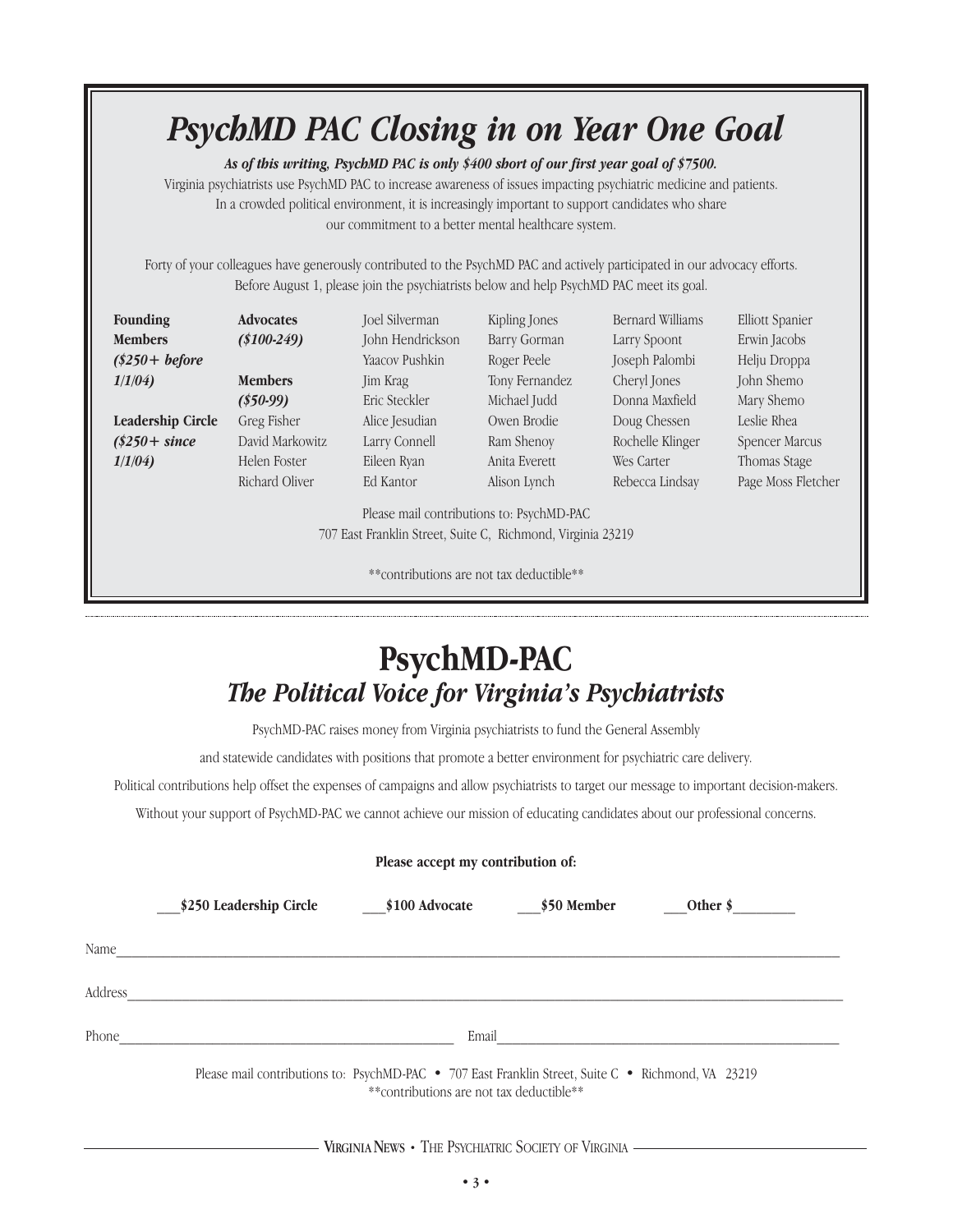## **Report Area V Council Meeting** *March 6 and 7, 2004* **and APA Assembly Meeting** *April 29 to May 2, 2004*

**R** am Shenoy and I attended both above<br>
reetings as Ram is serving out Anita<br>
Representative, given her move to Maryland. am Shenoy and I attended both above meetings as Ram is serving out Anita Everette's term as Assembly

On a very positive note, the finances of the APA continue to do very well; the belttightening effort has been very successful. We have a \$5.9 million surplus from last year. The APA has assets of \$51 million and liabilities of \$15 million. Forty-five percent of the APA's revenues last year came from publications, 25 percent from the annual meeting, 17 percent from dues, and 12 percent front grants and contracts.

The APA Scientific Meeting in New York was again a major success. With a projected attendance of over 22,000 participants, this was literally the largest medical meeting of any kind in the history of the world.

The recent passage of a psychologistprescribing bill in Louisiana was a major topic of discussion. It is ironic that the Majority Leader of the Louisiana Senate is a family physician who, I am told by our Louisiana colleagues, has not only voted for but has sponsored every bill by every non-medical group seeking prescriptive privileges or increased scope of practice. Professional ethics prohibit me from speculating on the dynamic underpinnings of his actions. Unfortunately, although I was told at the meeting that the Governor of Louisiana might well veto the bill because it was passed so rapidly and without any hearings or debate, a fact that was exposed and criticized in editorials in major Louisiana newspapers, as you are probably aware by now, the Governor ultimately did elect to sign this bill. It was noted that in both states where psychologist prescribing has been passed, there has been a "perfect storm" of local political dynamics that occurred at "just the wrong moment." Nonetheless, as has been said, "all politics are local."

The ongoing problem of Legion insurance bankruptcy was discussed in some detail. It is noted that Legion did not go bankrupt because of its medical liability division, which in fact was profitable for them, but because of bad decisions in other lines of business in

which they were involved. The status of coverage for the policyholders involved in the approximately 700 suits outstanding is still very unclear. We are told that the companies involved in the current APA endorsed (not sponsored) program are sound. The APA endorsement will expire next year. An Assembly Action Paper did direct that in the future the APA only endorse malpractice insurance plans that guarantee that enrollees have direct access to re-insurers in the event the primary carriers go into liquidation. The Insurance Committee tells us that on any given day in the United States there are 125,000 medical malpractice suits outstanding. Seventy percent of these "just go away." Eighty percent of the remainder are settled without payment. Of the then remaining, many are settled with minimal payments. Unfortunately, rewards are ever rising for those that are litigated and the cost of litigation itself overall<br>litigated and the cost of litigation itself overall<br>far exceeds rewards ever made. far exceeds rewards ever made.

*Free online continuing medical education is available at www.psych.org/cme. ution is avaittoon*<br>*vw.psych.org/cm*<br>————————————————————

The APA remains very active in trying to deal with projected cuts in Medicare payments per code of four to five percent over the next several years. This is in part driven by the fact that, in many states, psychiatrists are accepting reimbursement rates from managed care companies that are significantly less than current Medicare rates, thus revising downward the "community standard." In Virginia, for example, Sentara reimburses Code 90807 at only 69.7 percent of the Medicare rate. Nationwide, 54 percent of private practice psychiatrists no longer contract with any managed care organization. This, of

course, only worsens the access problem for patients who are forced by their employers to be under managed care programs.

Free online continuing medical education is available to APA members at www.psych.org/cme. Programs available under this free access include 11 APA practice guideline courses. Instant online CME certificates will be provided for APA members who complete any of the courses.

A number of Action Papers were proposed and debated. Perhaps the most significant was a paper proposing the abolishment of the DSM multiaxial diagnostic system. This is recommended both because the upcoming ICD-10 does not use such a system and, furthermore, has an expectation that the patients' illnesses be listed in order of importance, creating problems when the most important disorder is listed on Axis II or III. Robert Spitzer, M.D., who created the fiveaxis system 25 years ago, spoke to the Assembly and endorsed this proposal.

An Action Paper was also passed which would direct the APA to have an official position that the percentage of the health care budget for mental illness and substance abuse services should approximate the percentage of "burden of illness" represented by these disorders. This was predicated on several significant statistics. The number of psychiatric beds is steadily decreasing while jail and prison beds are increasing at an annual rate of 3.5 percent. In 2000, there were 66,987 persons with serious and persistent mental illness (SPMI) in jails and 1,308,689 persons with SPMI in prisons. About 100,000 homeless persons have SPMI. Nursing homes contain 407,200 persons with SPMI. Yet, the USA State Hospital Census was but 54,826 patients. Parents are increasingly forced to relinquish custody of mentally ill children to obtain necessary psychiatric services. Psychiatric disorders, including substance abuse disorders, account for 13 percent of the burden of disease; 17 percent if dementia and suicide are included. Psychiatric and substance abuse services, including primary *Continued on page 8*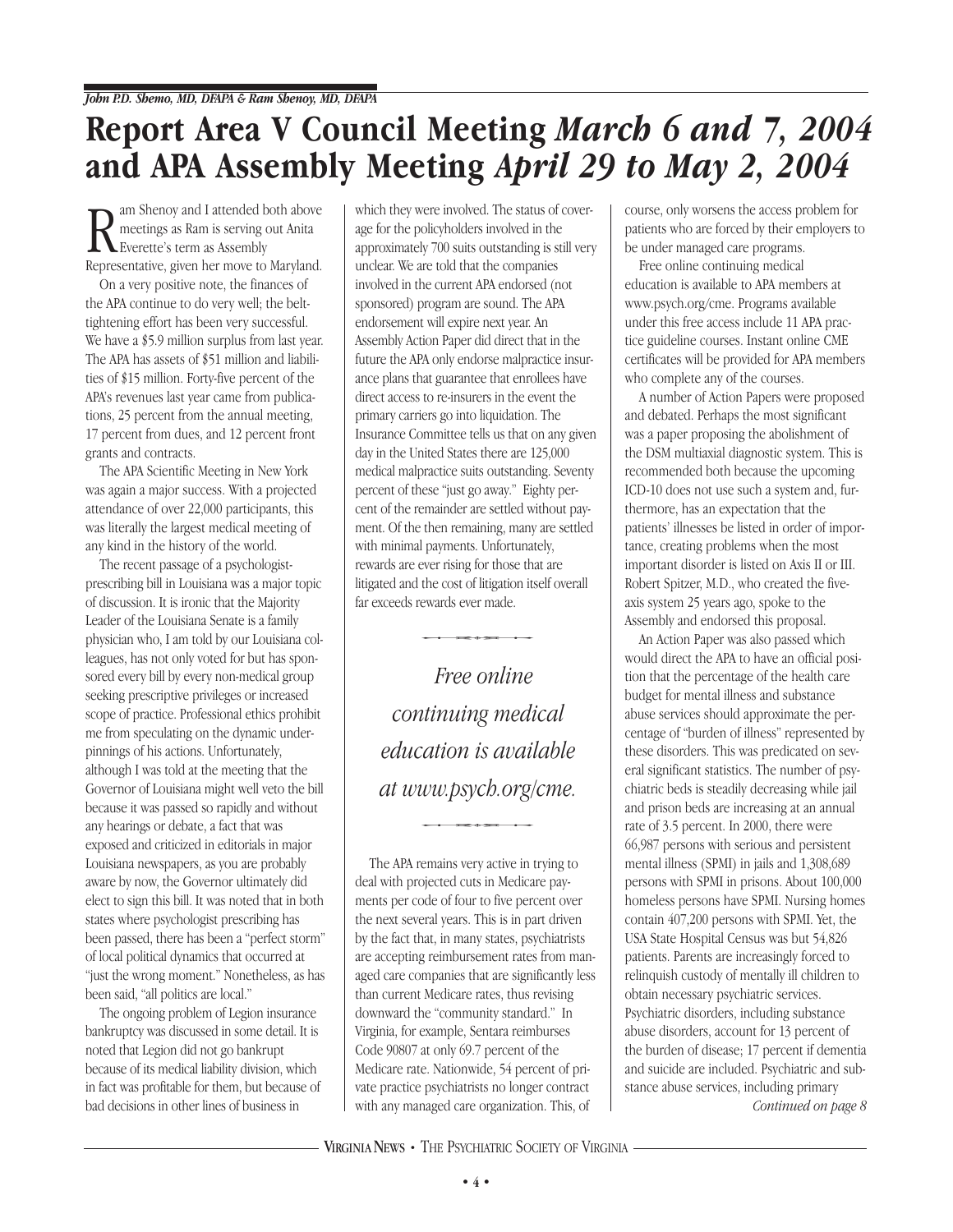#### **Medicare Matters** *Page Moss Fletcher, MD, PSV Medicare Carrier Advisory Committee Representative*

<sup>I</sup> represent PSV at the Medicare carrier advisory committee (CAC) Meetings conducted by Trailblazer, a company that serves as the Part B fiscal intermediary (FI) for Virginia, Delaware, Texas, Maryland, and Washington, DC. Bill Harp served in this role for many years and passed the torch to me in the later 1990's. The CAC functions as an advisory board to comment on local medical review policy (LMRP). Clinicians can consider LMRP as representative of medical necessity language for the Medicare insurance product. The psychiatric services LMRP were revised in March of this year. Please review the new LMRP at www.trailblazerhealth.com.

The Virginia CAC meets every four months in Richmond. Draft LMRP are posted on the web site with public comments invited. The approval of our new psychiatry and psychology LMRP was influenced by comments from Dr. Harp, Virginia psychology CAC representatives, myself, and was constructed on the framework of the APA model LMRP. I primarily work with elderly leading to a vested interest in sound, friendly LMRP. One particular change that is both sound and friendly in this policy focuses on the family therapy codes 90846 (without patient present) and 90847 (with patient present). Unfortunately, Medicare maintains a 100% restricted policy on the 90846/90847 code set so no claims are paid without review of your note. National advocacy by the American Association for Geriatric Psychiatry put these codes on Medicare's radar. Intergenerational work with the elderly demands coding flexibility. Important new language in the revised LMRP states; "where both husband and wife are covered by Medicare, such therapy may be the most parsimonious treatment for both." I have found it much easier and quicker to get paid for family therapy claims since this change took place.

Two noteworthy pending national developments should be on your radar. The first pertains to the 90862 medication management code. A new rule pertaining to incorrect and inconsistent application for FI's across the country of the psychiatric payment reduction for 90862 and dementia diagnosis is close. I anticipate uniform 80% Medicare and 20% beneficiary payment application. Another important change stems from the reversal of an April 2003 decision not to cover positron emission tomography (PET) for the diagnosis of Alzheimer 's disease. While the effective change date is not set, CMS officials found that PET's usage for suspected AD could be covered when a specific diagnosis remains uncertain despite a thorough clinical evaluation. Similar to LMRP draft comment invitation, the PET scan coverage proposal seeks public comment at www.cms.hhs.gov/mcd/index\_list.asp?list\_ type=comment

Today's article started with Helen Foster's in office observation of idiosyncrasies in Medicare paper claim adjudication. First, if at all possible, bill Medicare electronically. The float is 14 days for electronic, 30 days for paper billing. The system will only accept a clean electronic claim leading to less resubmission requests. For those of you stubbornly avoiding HIPAA and staying with paper claims go to the Trailblazer web site, click on Virginia, and then click on 1500 claim form/unprocessable claim form instructions. There you can read twenty pages of mind numbing instructions regarding the individual item numbers on the HCFA 1500. This is Medicare's way of prodding you into electronic submission.

*Note: Trailblazer just posted reimbursement rates for Risperdal Consta on their web site. The relevant link is www.trailblazerhealth.com/notices.asp?action =detail&id=2233 I am unfamiliar with part A billing and ask PSV members who provide IM Risperdal Consta to send feedback about the reimbursement experience. The grey area I seek feedback on is whether Medicare will apply the psychiatric limitation to the part A service of drugs and biologicals. I assume the bulk of our members who will seek reimbursement for this service will work in the public sector, probably for the CSB's.*

### *Antony Fernandez, MD, PSV Legislative Advocacy Chairman and Ram Shenoy, MD, APA Assembly Representative* **Legislative Highlights, APA May 2004**

**O** reganized psychology has pursued<br>prescription privileges for its mer<br>their success in gaining prescribing rise prescription privileges for its members for over twenty years. Their success in gaining prescribing rights in New Mexico in 2002 emboldened them and despite losing in 11 other states, then came Louisiana. This saga continues with no end in sight.

On May 6, 2004 Michelle Riba, M.D., President of the American Psychiatric Association responded to Louisiana Gov. Kathleen Babineaux Blanco's decision to sign House Bill 1426 into law. HB 1426 grants psychologists, who are not physicians, the right to prescribe powerful medications after having taken a course of training that does not begin to approximate medical school and residency. The legislation was backed by the House speaker and the Senate president and sped through both chambers. Dr. Riba called it a "rush to judgment that puts politics above patients' lives and safety." HB 1426 puts Louisiana well outside the medical mainstream in the United States and will jeopardize patients struggling

with mental illnesses. Senator Hines, the Louisiana legislature and now Gov. Blanco have, sadly, placed the economic interests of a few well-funded psychologists ahead of the health and welfare of people of Louisiana, who elected them. The law vests sole oversight of prescribing psychologists with the Louisiana State Board of Examiners of Psychologists, a regulatory board whose members are not trained in the practice of medicine and cannot judge the medical competency of anyone. *Continued on Page 6*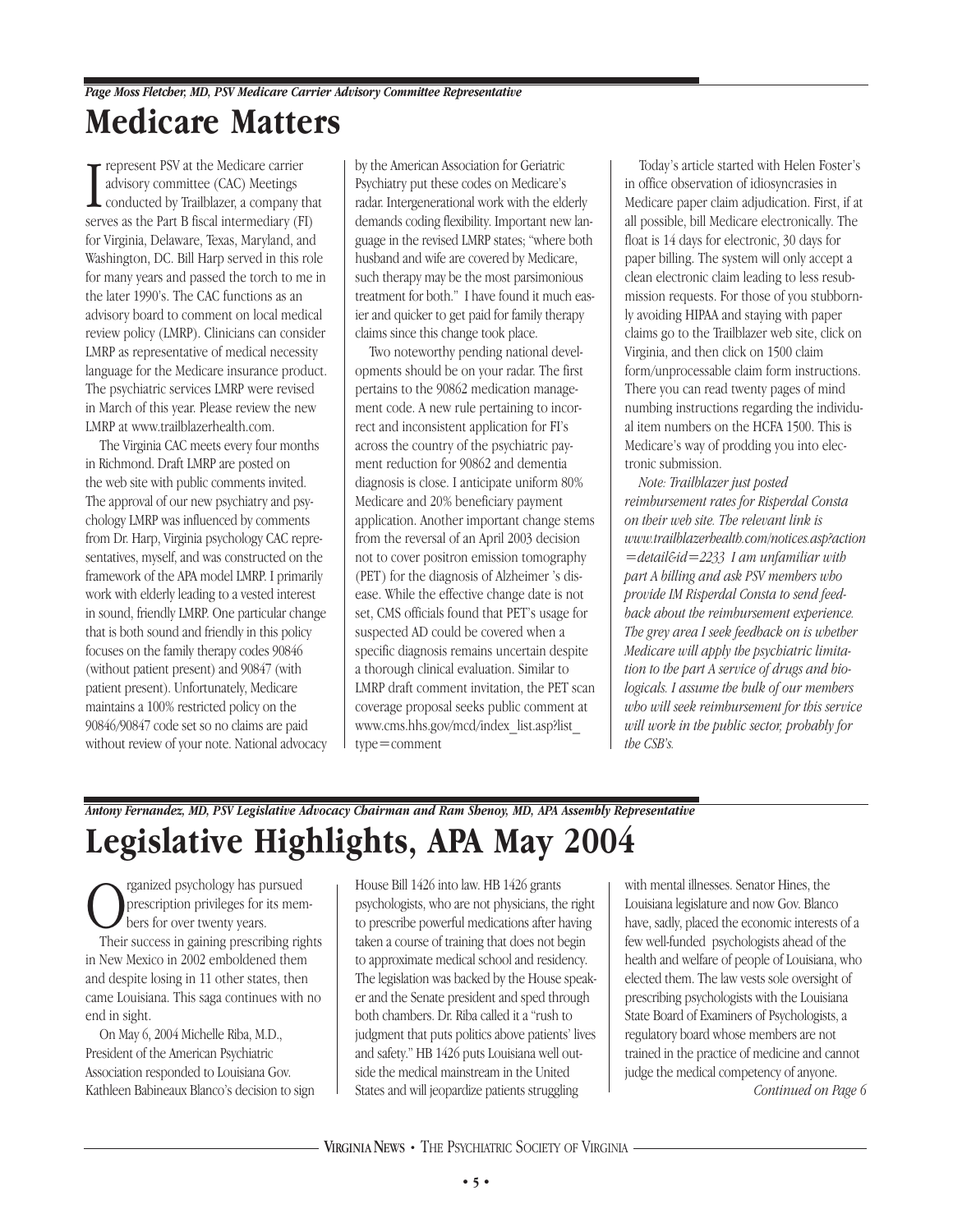#### *Highlights continued from page 2*

The governor and the Louisiana legislature have attempted to cloud the issue of safe medical care by referring to "medical psychologists," a term that has no basis in fact and is a creation of the small group of psychologists who benefit from this deliberate subterfuge. The Louisiana Psychiatric Medical Association worked around the clock and along side a host of other national and local organizations to oppose the hastily considered measure: NAMI (the National Alliance for the Mentally Ill); the Depression and Bipolar Support Alliance; the Louisiana State ntally Ill); the Depression a<br>pport Alliance; the Louisian<br>contract the Musical

*As psychiatric physicians we need to band together and ensure that this saga does come to an end. We have an obligation to protect gation* to protect<br>our patients. *our patients.*

Medical Society; the American Medical Association; and many other patient, consumer, and physician groups.

As psychiatric physicians we need to band together and ensure that this saga does

come to an end. We have an obligation to protect our patients. The American Psychiatric Association will continue to vigorously resist psychologists' efforts to practice medicine without benefit of medical school and supervised medical residency.

#### *Federal Issues for PSV members:*

**Senator Wellstone Mental Health Equitable Treatment Act** *http://capwiz.com/psych/issues/alert/? alertid=5710271*

#### **People with Mental Illnesses in Jails Unnecessarily**

http://capwiz.com/psych/issues/alert/? alertid=5381111

#### **Senator Wellstone Mental Health Equitable Treatment Act**

The APA—both independently and as chair of the Coalition for Fairness in Mental Illness Coverage—has sought diligently to secure enactment of the Senator Wellstone Mental Health Equitable Treatment Act (MHETA). However, despite reaching with your help, a record of 69 cosponsors in the Senate and 245 in the House of Representatives, Congress has failed to move on MHETA (S.486/H.R. 953). Two years have passed since President Bush expressed support for full mental health parity legislation. Since then more than 360 organizations have joined our coalition to pass MHETA and end insurance discrimination against those suffering from mental disorders.

To get Congress moving on MHETA, we need to keep up the pressure to help the bill's sponsors, Senators Pete Domenici (R-NM) and Edward Kennedy (D-MA) and Representatives Jim Ramstad (R-MN) and

Patrick Kennedy (D-RI). Please call your United States senators or house member and ask them to press Majority Leader Bill Frist, Senator Judd Gregg, chairman of the Health Committee, and Speaker Dennis Hastert to schedule S.486/H.R.953 for action.

*Your suggested SENATE message: "I am calling to ask the senator to urge Senators Frist and Gregg to make mental health parity legislation (S.486) a top priority for passage in 2004. Parity is a fair and affordable solution that will save lives and families. Congress must pass the Senator Wellstone Mental Health Equitable Treatment Act."* 

*Your suggested HOUSE message: "I am calling to ask the congressman/congresswoman to urge Speaker Hastert to make mental health parity legislation (H.R. 953) a top priority for passage in 2004. Parity is a fair and affordable solution that will save lives and families. Congress must pass the Senator Wellstone Mental Health Equitable Treatment Act."* 

#### **Contacting Your Virginia Legislators**

You can find out who represents you in the Virginia Senate and House of Delegates on the Internet at: http://conview.state.va.us/whosmy/ constinput.asp. This website also will give you all the contact information for your Senator and Delegate, and will allow you to send them an e-mail from a hotlink. When you do this, you will want to remember that you are looking for your representatives in the Virginia State Senate and Virginia House of Delegates, not those in Washington.

## **SEEKING A CHRISTIAN PSYCHIATRIST**

JEEKING<br>
ialty private practice in Flore<br>
grated with the truths of the<br>
f three clinical psychologists<br>
one who wants to practice f<br>
BEHAVIORAL HEALTH GROUP 901 E.<br>
VIRG South Carolina dedicated<br>stian faith seeks strong gen<br>one counselor. Less than 10<br>a position of faith (as appro<br>not Avie J. Rainwater, III, PH.D.,<br>s St., Suite 400, Florence, SC 29506<br>EXXS • THE PSYCHIATRIC SOCIETY C oviding the best of mental has been best of mental has to do outpatient work in b<br>nanaged care. This is a dream and be very busy very q<br>3) 667-4949 Fax: (843) 667-3349<br>GINIA Multi-specialty private practice in Florence, South Carolina dedicated to providing the best of mental health care integrated with the truths of the Christian faith seeks strong generalist to do outpatient work in busy practice of three clinical psychologists and one counselor. Less than 10% managed care. This is a dream job for someone who wants to practice from a position of faith (as appropriate) and be very busy very quickly.

#### **Contact Avie J. Rainwater, III, PH.D., ABPP**

BEHAVIORAL HEALTH GROUP 901 E. Cheves St., Suite 400, Florence, SC 29506 • (843) 667-4949 Fax: (843) 667-3349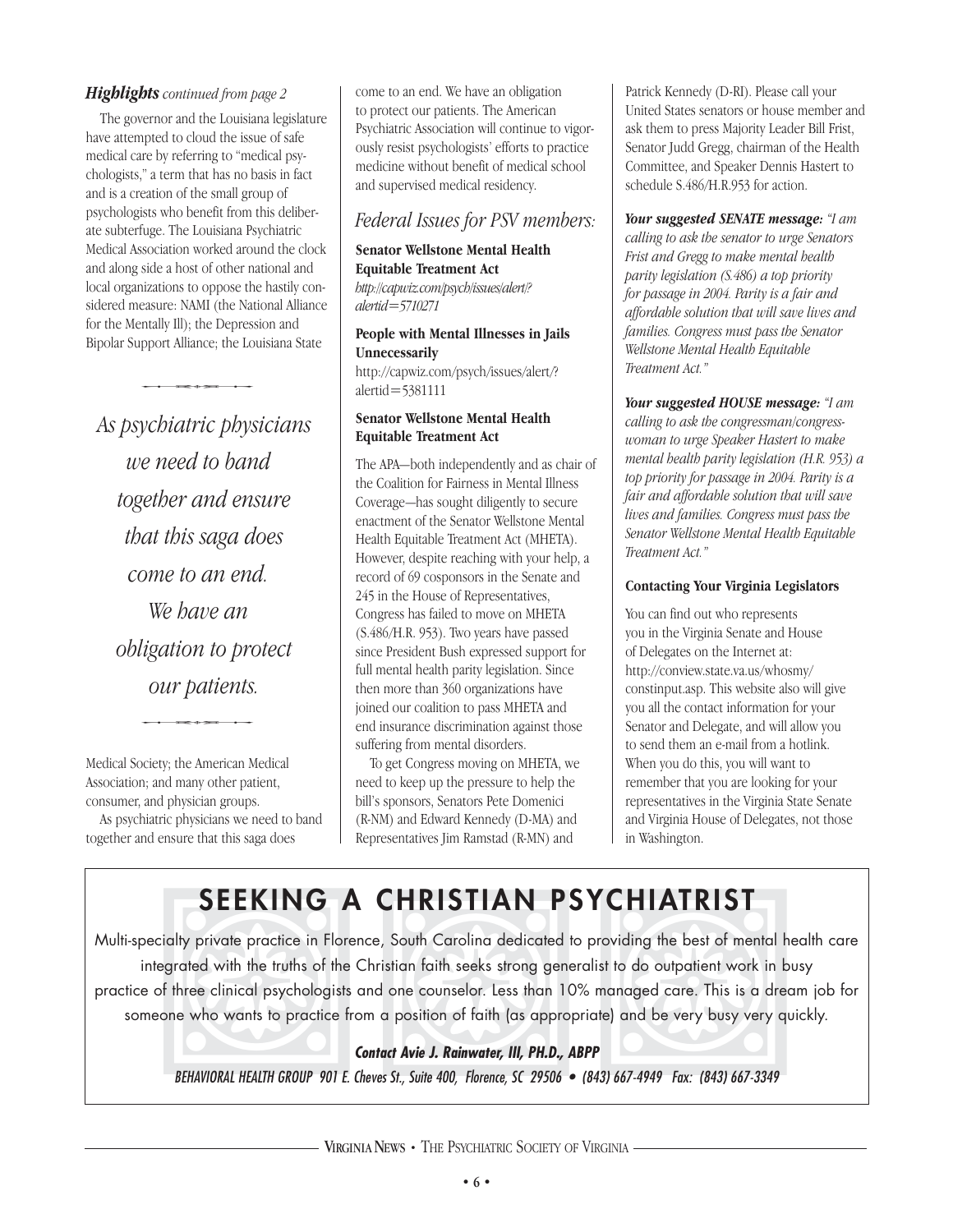# **You have just been subpoenaed.**  *Do you know how to respond?*



**If you have your malpractice insurance through The Psychiatrists' Program you can rest assured.** With a simple toll-free call, a risk manager can assist you with the immediate steps you need to take to protect your practice.

As a Program participant, you can call the **Risk Management Consultation Service (RMCS)** to obtain advice and guidance on risk management issues encountered in psychiatric practice. Staffed by experienced professionals with both legal and clinical backgrounds, the RMCS can help prevent potential professional liability incidents and lawsuits.

If you are not currently insured with The Program, we invite you to learn more about the many psychiatric-specific benefits of participation. **Call today to receive more information and a complimentary copy of "***Six Things You Can Do Now to Avoid Being Successfully Sued Later"*

#### **Other risk management benefits include…**

- Quarterly risk management newsletter written specifically for psychiatrists
- Online Education Center featuring multimedia presentations and an extensive resource library
- Risk management self-evaluation tool
- HIPAA Help Manual on CD-ROM, newsletter supplements and resources

# The Psychiatrists' Program

*The APA-endorsed Psychiatrists' Professional Liability Insurance Program*

**Call**: 1-800-245-3333, ext. 389 ! **E-mail**: TheProgram@prms.com ! **Visit**: www.psychprogram.com

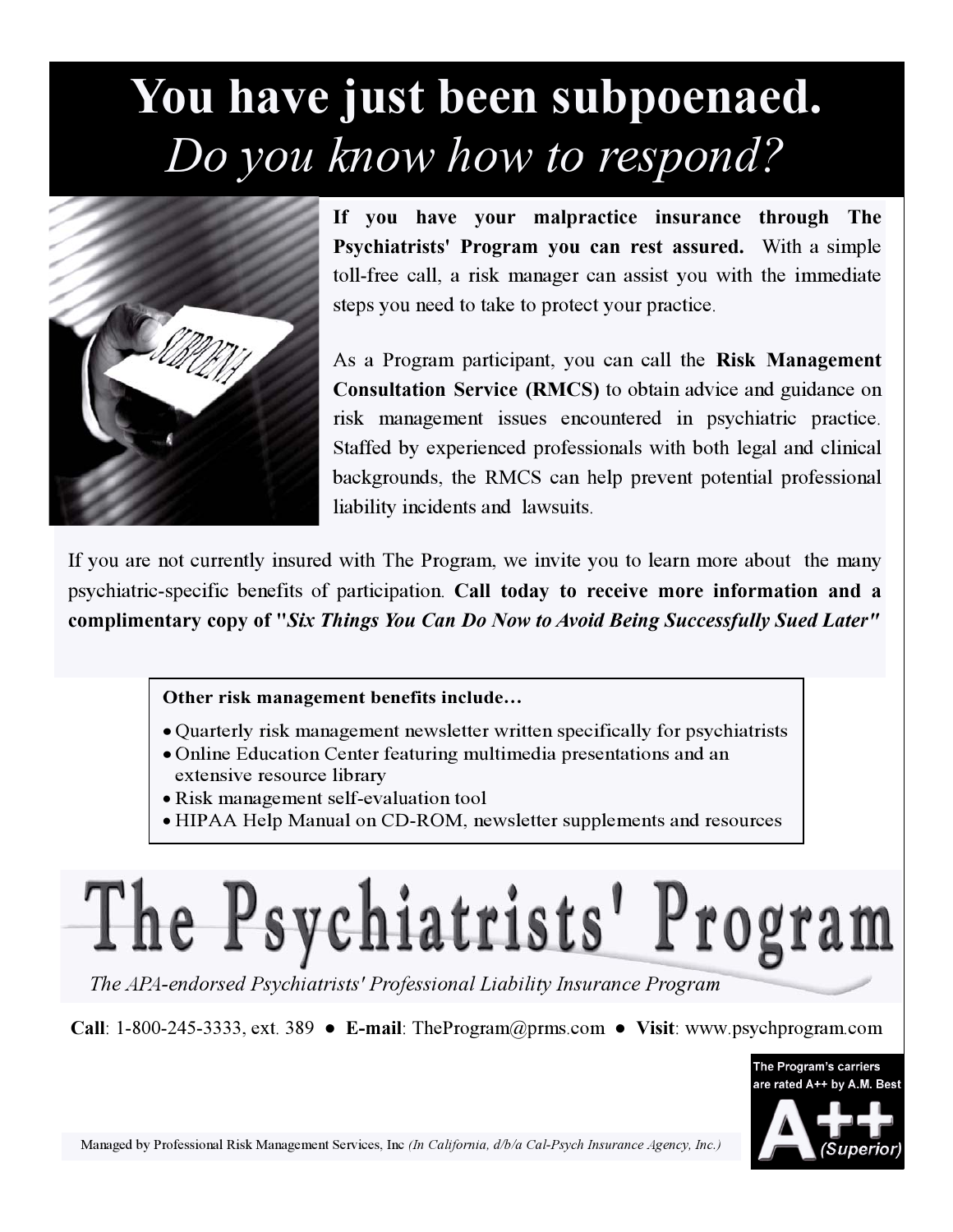## **A Page from My Diary–Part 2**

 $\left($   $\left( \right. \right)$  am telling you there is nothing wrong with her"–Dr. Xs shrill voice definitely

sounded upset. The day was just getting started and I was definitely unprepared for the tirade that followed. "Ask her to stop wasting our time–her problems are all supratentorial." "Well I know this patient can be challenging at times and I was hoping that by referring her to you…" I trailed off as he launched again–"she is a drain on our time." He vented his ire for several minutes and I looked at the blinking line on the phone knowing I wasn't going to get a word in. Where is the pharmaceutical company squeezie toy when you really need it? In the end, I managed to murmur a polite thank you and hung up.

Even though I was sufficiently adrenalised by the verbal assault, I walked to get coffee and clear my thoughts–"What a way to begin the day" I sighed as I stood with a cup of coffee and gazed out the window. One of the advantages of living where I do is that the natural beauty surrounds you just about everywhere. It was going to be a beautiful day–the mountains looked beautiful as the fog was lifting and the warmth of spring sun felt soothing. I took a deep breath and indulged in this beautiful distraction for a minute. Feeling much better I returned and soon the activities of the day resumed their rhythm. Dr. Xs melodramatic comments of the morning drifted away from my mind.

Later that day I heard from my friend Dr. C (C as in courageous and charming). "Hey I'm in town next week–can we do lunch". "By all means"–I said as we bantered and joked with each other before hanging up. I dwelled on the happy memories of our times together. Dr C is the kind of person who inspires others to do better by example. He is one of the liveliest people I know despite having fought adversity and disability. Not once have I heard him begrudge his personal misfortune. "Leave the world a better place than you found it"–seems to be his motto.

I often wondered at his remarkable ability to pick up the pieces and move on. During one such curious moment, I remember asking Dr. C "doesn't all this despair make you a cynic at times, do you ever get compassion

fatigue, does it ever feel that all empathy has been drained out of you." He looked at me before replying simply "I just know how it feels to be on the other side."

The day of our planned meeting was finally here. The beautiful spring day only added to my high spirits as we both joked on some story from bygone days while making our way to the rendezvous. Suddenly, I caught my breath as we entered and I saw Dr. X was waiting in the restaurant foyer as well. His rudeness over the phone was still fresh in my memory and I did not want to be ambushed again. "Best to ignore him" I thought but then changed my mind when I saw him looking pale and uncomfortable wearing a cervical collar brace. "Dr X, I hope you are OK"– I said absent-mindedly. He launched into a litany of concerns in response to my polite enquiry.

I couldn't help but smile at the irony of his parting comment though–"it hurts all right– but no one can seem to tell me what is wrong." *Dr. Miglani lives and works in SW Virginia. He can be reached for comments at jmiglani@hotmail.com.*

#### *Transformation continued from page 2*

meeting sessions that I attended last spring, that "since mental illness accounts for up to 54% of the costs to society, mental illness should get 54% of the health care dollars spent in this country."

"Earth to Psychiatry. Come in please." I'm sure all the other specialties in medicine are just waiting in line to hand over our rightful share of the health care dollar pie. Especially as our nations health care costs continue to spiral out of sight, as it takes a bigger and bigger percentage of the GNP, and as employees pay more and more for their medical care and prescriptions out of their own pockets, even if they can get insurance.

That is why it is so important for us to, as soon as humanly possible–as rigorously and accurately as we can–determine what "recoverybased" mental health needs are. We need to project what costs are, what disability looks like, and what economic burden there is to society in light of the recovery model. That does not mean water down what we want. That does not mean undersell our needs. It means that we should get serious about what we can do, what we should do, what the people that we serve really need, what they really want, and what they can do themselves (or with family and peers)–and then accept nothing less. No more under-funded wish lists. No more waiting lists for mental health services. (Are people put on a waiting list for angina?)

I can get excited about a transformed system that listens to the recovery stories of the people that the system serves. Then we use the word transformation seriously–and not just as another fad. Then we can be taken seriously.

#### *Report continued from page 4*

care, receive only 7 to 10 percent of the health care budget.

An Action Paper was passed directing the APA Membership Committee to explore options for reducing the expenses of belonging both to the APA and to sub-specialty organizations such as the American Academy of Psychiatry and the Law, the American Academy of Addiction Psychiatry, etc.

An Action Paper was passed which would formally designate the APA Medical Director rather than the APA President as the "Chief Executive Officer." Given the one-year term of the President, for many years the Medical Director has served for all practical purposes as the CEO.

An action paper was passed advocating that the APA as an official position support the extension to psychiatrists of the right to use outpatient evaluation and management codes under insurance. Such a move would emphasize the complex medical nature of the care of psychiatric patients, moving away from the frankly insulting concept of "med management" a construct developed by managed care and applied exclusively to psychiatric care. Our colleagues in other medical disciplines such as cardiology, even if working with a comprehensive team as in cardiac rehabilitation, would never tolerate their involvement and input being categorized solely as "med management."

Finally, the Assembly did endorse the upcoming practice guidelines on post-traumatic stress disorder.

As always, as your Assembly Representatives, Ram and I are available to discuss local issues which members may wish to be brought to the larger APA Assembly Forum, or to discuss the development of potential Action Papers.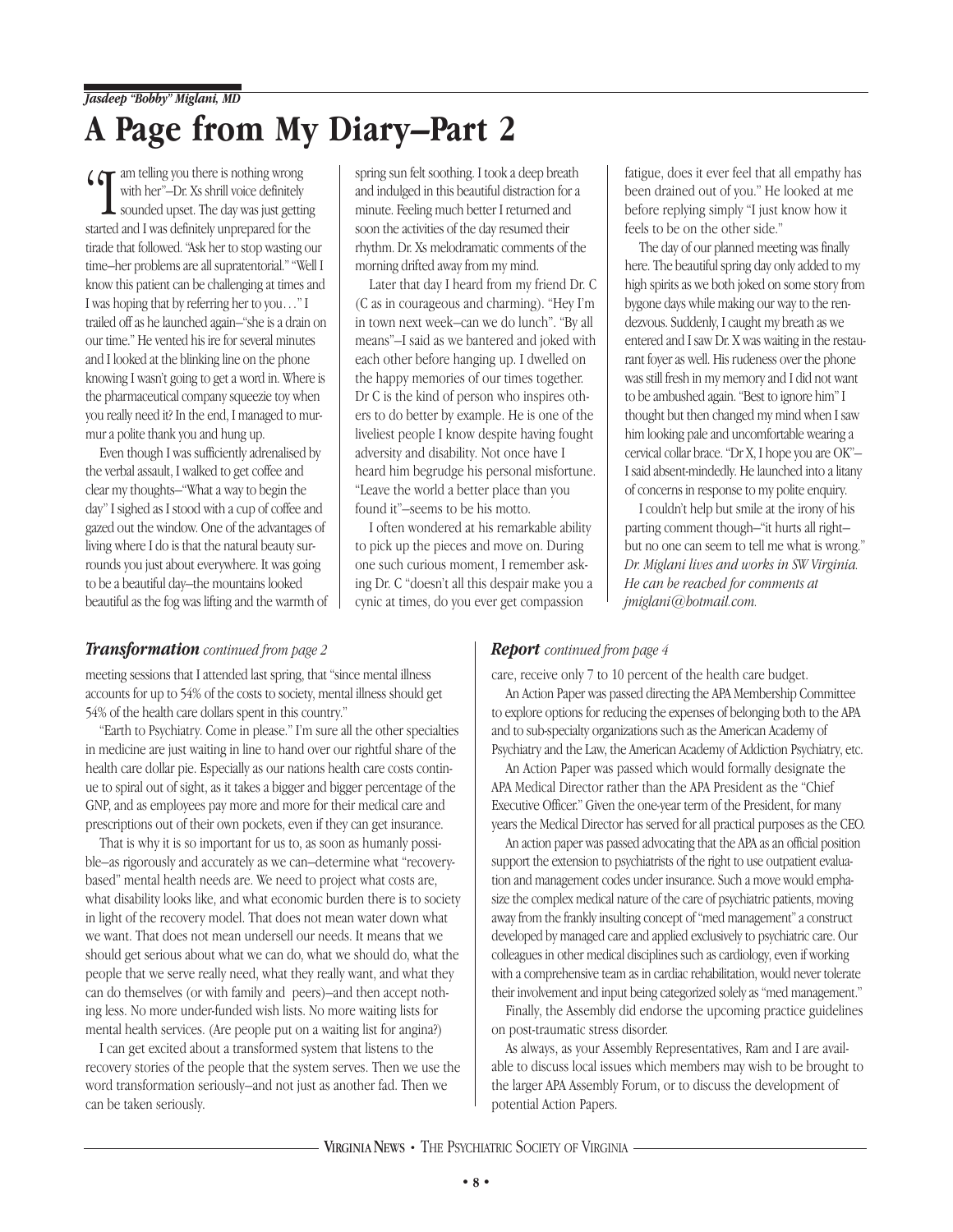

The Board of Trustees and staff of the Virginia Health Care Foundation in Richmond have selected Dr. Eloise Haun as the winner of the 2004 Unsung Hero Award in the Physician catego-

ry for my "outstanding contributions to the patients of the Shenandoah County Free Clinic." Dr. Haun was recognized at the Heroes in Health Care event at the Omni in Richmond on Tues. May 4 at noon. Dr. Haun was chosen for the honor after having competed with doctors from across the state.

Dr. Haun was quoted after being notified of this award and said the following: "I am humbled by this, since I feel I was only doing what had to be done. I was a founder of the Free Clinic, am secretary of the board and go every clinic night to do psychiatry." The Free Press newspaper in Woodstock wrote an article about Dr. Haun in the March 18, 2004 issue. Dr. Haun was quoted in saying that "this came as a total surprise, I am proud to be honored, especially because of psychiatry. To be a psychiatrist in a free clinic endeavor is a supreme honor. To acknowledge the importance and need is something I celebrate."

**The contact information for the State's Ombudsman is (877) 310-6560 and the online address is www.state.va.us.scc.** 

#### **Mark Your Calendar for the Fall Meeting**

Join us on Friday, October 8 for an evening reception and Saturday, October 9 for a full CME program at the Williamsburg Hospitality House, 415 Richmond Road, Williamsburg. *Call 800-932-9192 (rate is \$129.00) for room reservations. Look for your brochure in the mail by the first of September!*

#### *Program Highlights* **8:25 am Welcome** • *Yaacov Pushkin, M.D. President*

**8:30–10:00 am** • *Wade C. Myers, MD* • *Associate Professor and Chief, Division of Forensic Psychiatry, University of Florida, Gainesville* • "Ethics Complaints and American Psychiatric Association (APA) Procedures: The Challenge of Integration"

**10:30 am–12:00 noon** • *Vamik D. Volkan, MD* • *Professor Emeritus of Psychiatry and Founder of Center for the Study of Mind & Human Interaction (CSMHI), University of Virginia, Charlottesville* • "Transgenerational Transmission of Trauma and Resistance to Change in Individuals and Societies"

**1:00 – 2:30 pm** • *Anand Pandurangi, MD* • *Professor of Psychiatry, Chairman, Div. Of Inpatient Psychiatry; Director, Schizophrenia & ECT Programs MCV/VCU, Richmond* • "Second Generation Atypical Antipsychotics–A Comprehensive Update"

## **E** Congratulations Dr. Kantor!

Also Congratulations to Dr. Edward Kantor who was recently appointed to a statewide council on terrorism and behavioral health by Governor Mark R. Warner. This unique group is a joint effort of the Virginia Department of Health and the Department of Mental Health, Mental Retardation and Substance Abuse Services. Dr. Kantor is the head of the PSV Disaster Committee. Dr. Kantor is with the Department of Psychiatric Medicine, School of Medicine, University of Virginia Health System in Charlottesville, Virginia.

#### **Highlights from the PSV Spring Meeting**

The Spring meeting in March turned out to be very successful. Featured speakers where Dr. Elizabeth Weller (PA) our own members Drs. James Levenson, Edward Kantor and Dr. Jay Scully, Medical Director of the APA.

A record number of exhibits took over the lobby of the Richmond Marriot West.



*Pictured here is Wendy McCullough from the Medical Society of Virginia Insurance Center.*



*Greg Fisher (right), immediate past President of the PSV, receives his Presidential plaque from in-coming president, Yaacov Pushkin (left).*